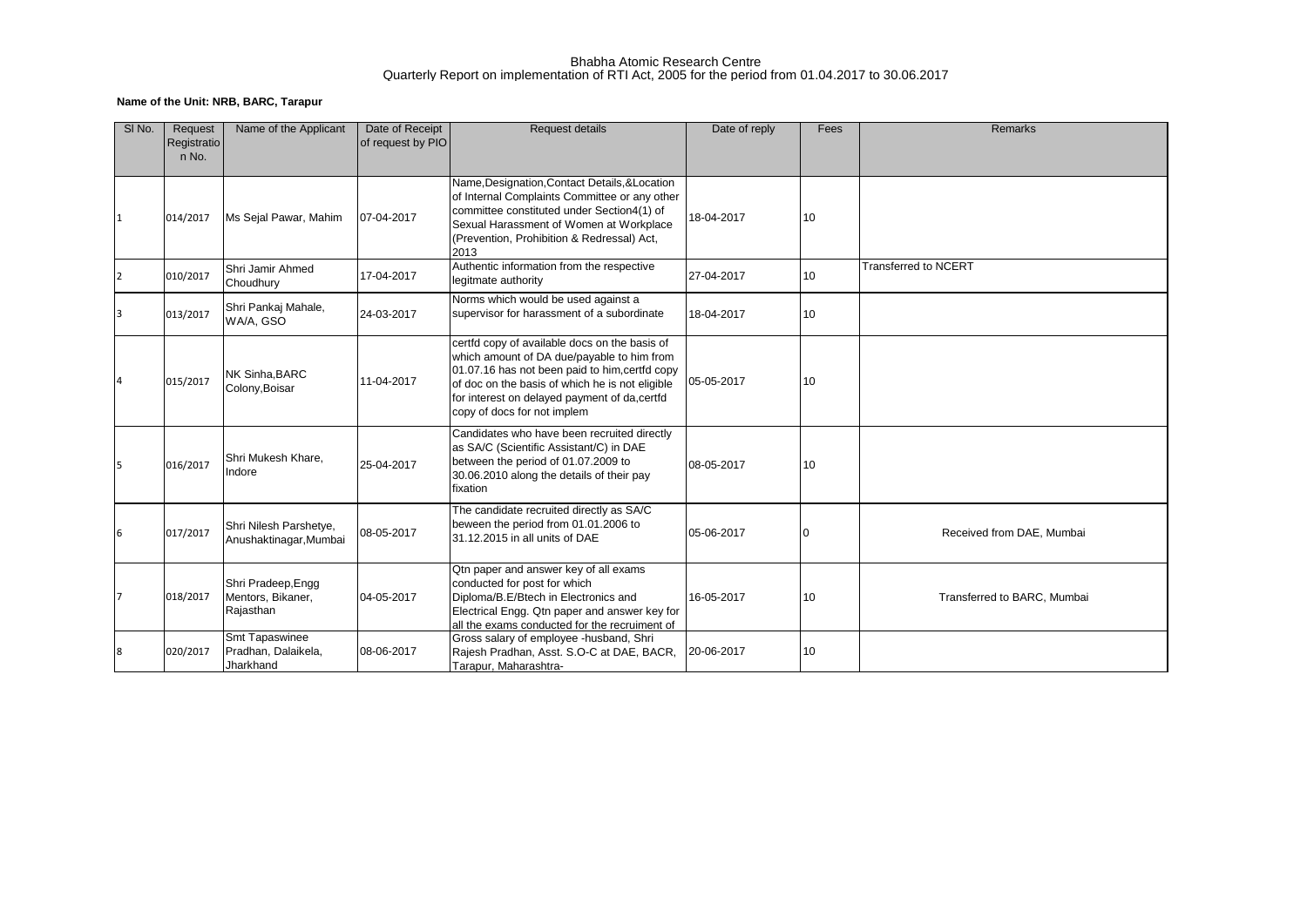### Bhabha Atomic Research Centre Quarterly Report on implementation of RTI Act, 2005 for the period from 01.04.2017 to 30.06.2017

## **Name of the Unit: NRB, BARC, Tarapur**

| SI <sub>No.</sub> | Request<br>Registratio | Name of the Applicant                                     | Date of Receipt<br>of request by PIO | Request details                                                                                                                                                                                                                                                         | Date of reply | Fees | Remarks                     |
|-------------------|------------------------|-----------------------------------------------------------|--------------------------------------|-------------------------------------------------------------------------------------------------------------------------------------------------------------------------------------------------------------------------------------------------------------------------|---------------|------|-----------------------------|
|                   | n No.                  |                                                           |                                      |                                                                                                                                                                                                                                                                         |               |      |                             |
|                   | 019/2017               | <b>SHIL Rasheed, HWP</b><br>Colony, Vikrampur,<br>Odicho. | 01-06-2017                           | List of Scientific Assistants in Civil Section<br>posted at various BARC units whose native is                                                                                                                                                                          | 15-06-2017    | 10   |                             |
| 10                | 021/2017               | Shri Hemant Kumar,<br>Marathahalli, Bangalore             | 19-06-2017                           | List of employees of your unit who were on<br>leave on 1.7.16, their said leave period and<br>joining date. 2. The date from which they were<br>provided with the annual increment of pay for                                                                           | 18-07-2017    | 10   |                             |
| 11                | 022/2017               | Shri Chetan Vijay Jagtap,<br>Tejas Nagar, Mumbai          | 27-06-2017                           | Info about the exam of BARC for UDC, results<br>declared on 23 June at 10:30pm by hanging<br>some sheets on notice board declaring the<br>names of the students who were selected.<br>Requirement-1 total marks that I get in that<br>exam.2.cut off marks of that exam | 04-07-2017    | 10   | Transferred to BARC, Mumbai |

Note: \* The application fee has been included against the earlier quarter in which the request was received